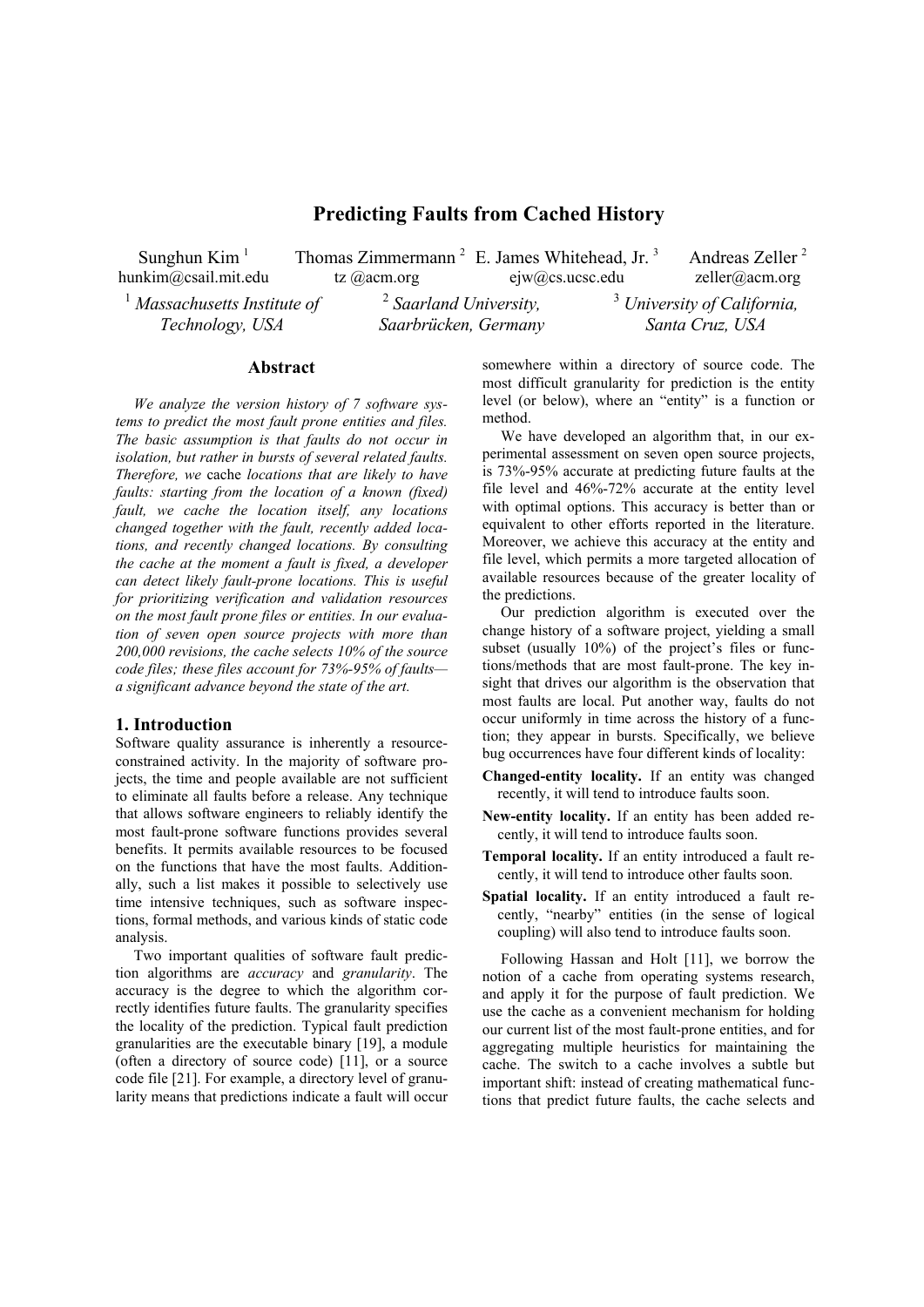removes entities based on specific criteria—in our case the localities specified above. The ideal is to minimize the size of cache while at the same time maximizing its accuracy.

Unlike most existing research on fault prediction that approximates faults simply with fixes, we use *bug-introducing* changes. Following the definitions in [22], a fix is a modification that repairs a software fault; it tells us the *location* where a bug occurred (which lines and files), but not the *time* when the bug was introduced. However, the latter information is crucial for the localities that we defined before; for instance spatial locality requires the time when a fault was introduced to identify nearby entities at that time. We get the time information from bug-introducing changes, the modifications that create faults. Hence, the chronology is bug-introducing change(s), bug report, and finally fix.

**BugCache vs. FixCache.** This paper describes and evaluates algorithms for maintaining a cache based on fault localities. There are two variants:

*BugCache* updates the cache at the moment a fault is missed, that is, not found in the cache. We will use BugCache to empirically show the presence of fault localities. Since in practice, a change is not known to be bug-introducing until the corresponding fix, Bug-Cache is a theoretical model.

*FixCache* shows how to turn localities into a practical fault prediction model. In contrast to BugCache, it has a delayed update: when a fault is fixed, the algorithm traces back to the corresponding bug-introducing change, and only then is the cache updated based on the bug-introducing localities.

This paper makes the following contributions:

- **Empirical evidence of fault localities.** Evaluation of the BugCache algorithm provides empirical evidence that fault localities actually exist.
- **Very accurate fault prediction.** By combining a cache model with different heuristics for fault prediction, the FixCache algorithm has an accuracy of 73%-95% using files and 46%-72% using methods/functions.
- **Validation of adaptive fault prediction.** FixCache is an online learning approach [1], learning from cache hits and misses. Thus it can easily adapt when a system's fault distribution changes. FixCache's high accuracy, equivalent in accuracy to the best approaches in the literature, with smaller granularity, demonstrates the utility of adaptive fault prediction algorithms.

In the remainder of this paper, we discuss fault localities (Section 2) and then proceed to the caching algorithms (Section 3). We also present details on the data collection for our experiments (Section 4). The results of experiments on seven projects at the file and entity level are presented in two sections: one for empirical evidence of localities (BugCache, Section 5) and one for predicting future faults (FixCache, Section 6). We discuss our results and list threats to validity (Section 7), before we close the paper with related work and consequences (Sections 8 and 9).

## **2. Bug localities**

Software engineering does not yet have a widely accepted model for why programmers create software faults. Ko et al. [16] summarizes possible causes for programming errors, using a model of *chains of cognitive breakdowns*. (Note that "breakdowns" comes as a plural; for many errors, there is more than one cause.)

Like Ko et al., we also consider cognitive breakdown as the source for faults. In particular, we assume that faults do not appear individually, but rather in *bursts*: either in the same entity (temporal locality) or nearby entities (spatial locality). Furthermore, we assume any code modification as risky, since the programmer might suffer a cognitive breakdown (changed-entity and new-entity localities). We describe temporal and spatial locality in more detail below.

### **2.1. Temporal locality**

The intuition behind temporal locality is that faults are not introduced individually and uniformly over time. They rather appear in bursts within the same entities. In other words, when a fault is introduced to an entity, another fault will likely be introduced to the same entity soon. An explanation for such bursts that programmers make their changes based on a poor or incorrect understanding, thus injecting multiple faults.

Using temporal locality significantly differs from using cumulative numbers of faults (or changes) to predict future faults. Accumulated numbers result in sluggish predictors that cannot adapt to new fault distributions. In particular, they would miss entities with few, but recent faults. Such entities are more likely exposed to new faults than entities with many old faults.

The weighted time damp model by Graves et al. is similar in spirit to temporal locality [10]. It more heavily weights recent faults to predict future ones and was one of the best models they observed. Compared to the math heavy model in [10], temporal locality has a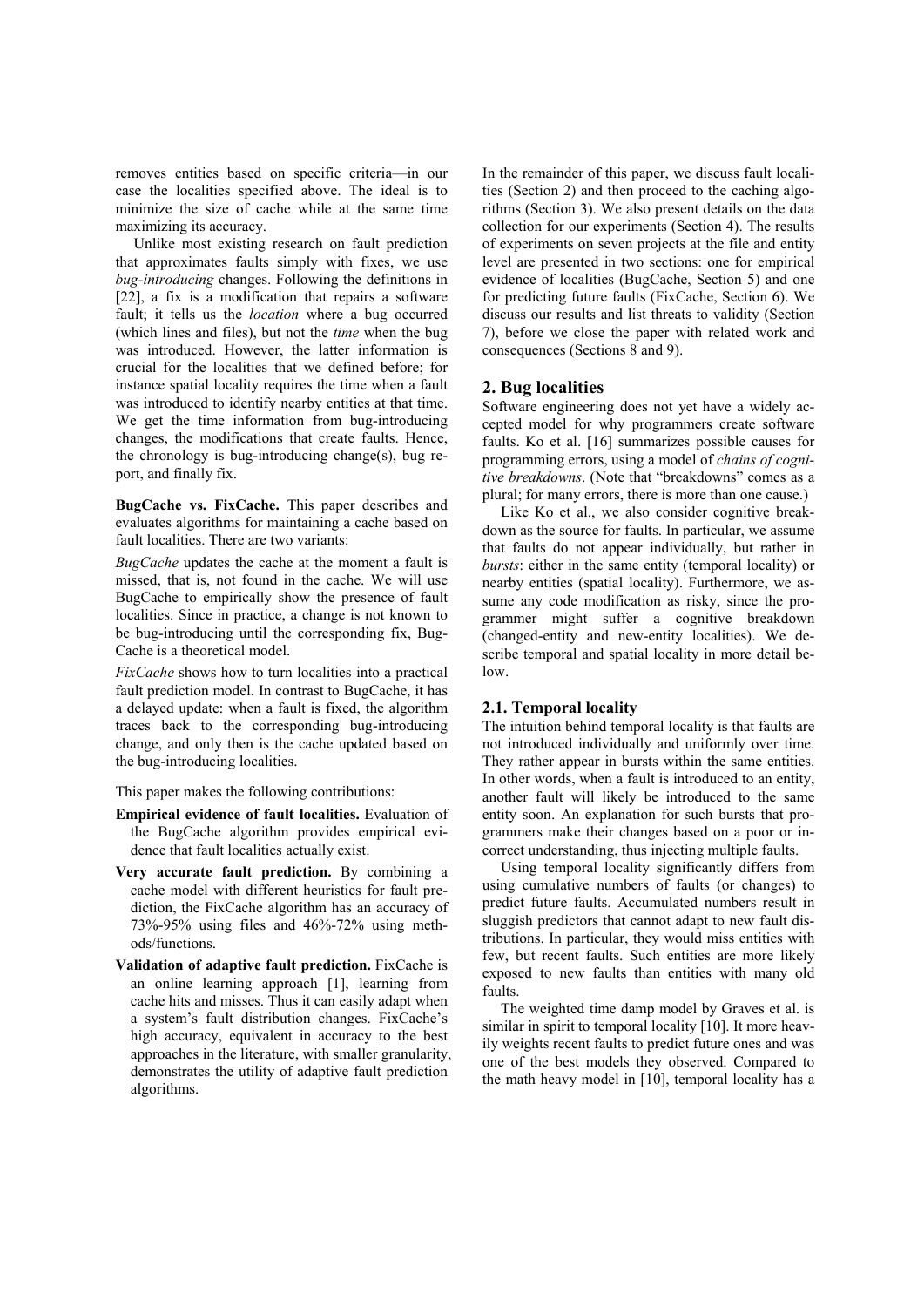simpler description and relies on bug-introducing changes rather than on fixes.

Temporal locality also guides cache replacement strategies for our algorithms. If there were no faults for an entity in a long time, it is removed from the cache (see Section 3.5).

### **2.2. Spatial locality**

When programmers make changes based on incorrect or incomplete knowledge, they likely cannot assess the impact of their modifications as well. Thus, when an entity has a fault, there is a good chance of other, nearby entities also having faults. But what are nearby entities? There are several ways to define distance in software. One way is using physical distances among entities. In this case, the entities in the same file or directory would be nearby entities. Another way is using logical coupling among software entities [3, 8]: two entities are close to each other (logically coupled) when they are frequently changed together.

We compute the distance between two entities using logical coupling. If two entities are changed together many times, we give them a short distance, reflecting their logical "closeness". We compute the distance between any two entities  $e_1$  and  $e_2$  as follows:

distance
$$
(e_1, e_2)
$$
 = 
$$
\begin{cases} \frac{1}{\text{count}(\{e_1, e_2\})} & \text{count}(\{e_1, e_2\}) > 0\\ \infty & \text{otherwise} \end{cases}
$$

where count( $\{e_1, e_2\}$ ) is the number of times  $e_1$  and  $e_2$ have been changed together.

#### **2.3. Changed-entity and new-entity locality**

Research shows that entities that changed recently are more likely to be fault-prone than others. This has been leveraged for fault prediction by using code churn [19] and the "most recently modified/fixed" heuristics [11]. In a similar fashion, new entities are more likely to contain faults than existing ones [10]. We use these results to define additional localities:

- An entity that was changed recently likely contains a fault *(changed-entity locality)*.
- An entity that was added to a system recently likely contains a fault *(new-entity locality).*

These two localities are used to pre-fetch changed and added entities into the cache on the assumption they will tend to introduce faults soon.

### **3. Operation of the cache**

Our algorithm maintains a list (cache) of what it has chosen as the most fault-prone software entities. The cache size can be adjusted based on the resources that are available for testing or verification. A typical cache size is 10% of the total number of entities, since this provides a reasonable tradeoff between size and accuracy. Larger cache sizes result in higher hit rates (better recall), but with the faults spread out over a greater number of entities (lower precision).

#### **3.1. Basic operation**

The basic process of the cache algorithm is as follows:

#### *Initialization:*

- 1. Bug fix changes are extracted by mining a project's version archive and bug database.
- 2. Bug-introducing changes are identified at the file and entity level, using the approach in [22].
- 3. Pre-load the cache with the largest entities (LOC) in the initial project revision, creating the initial state of the cache*. (Optional)*

#### *Cache operation:*

4. **BugCache:** If revision *n introduces* a fault in an entity, the cache is probed to see if it is present. If yes, count a hit, otherwise a miss.

**FixCache:** If revision *n fixes* a fault in an entity, probe the cache to see whether the corresponding entity is present. If yes, count a hit, otherwise a miss.

5. If a fault is missed, determine the bug-introducing change and fetch the entity (temporal locality) as well as nearby entities (spatial locality) into the cache for use in future fault predictions starting at revision  $n+1$ . The algorithm only uses localities at the time a fault was introduced, i.e., the revision of the bug-introducing change.

*Parameter: Block size (see Section 3.3)* 

6. Also at revision  $n$ , pre-fetch entities that have been created (new-entity locality) and modified (changed-entity locality) since revision *n-1*.

*Parameter: Pre-fetch size (see Section 3.4)* 

7. Since the size of the cache is fixed, we have to remove entities, which are selected using a cache replacement policy such as least recently used.

*Parameter: Replacement policy (see Section 3.5)* 

8. Iterate over steps 4-7 to cover the existing change and bug history.

Finally, the hit rate is computed by:

$$
hit\ rate = \frac{\# of\ hit}{\# of\ hit + \# of\ miss}
$$

A hit rate close to 1 means, for BugCache, that the localities described the fault distribution accurately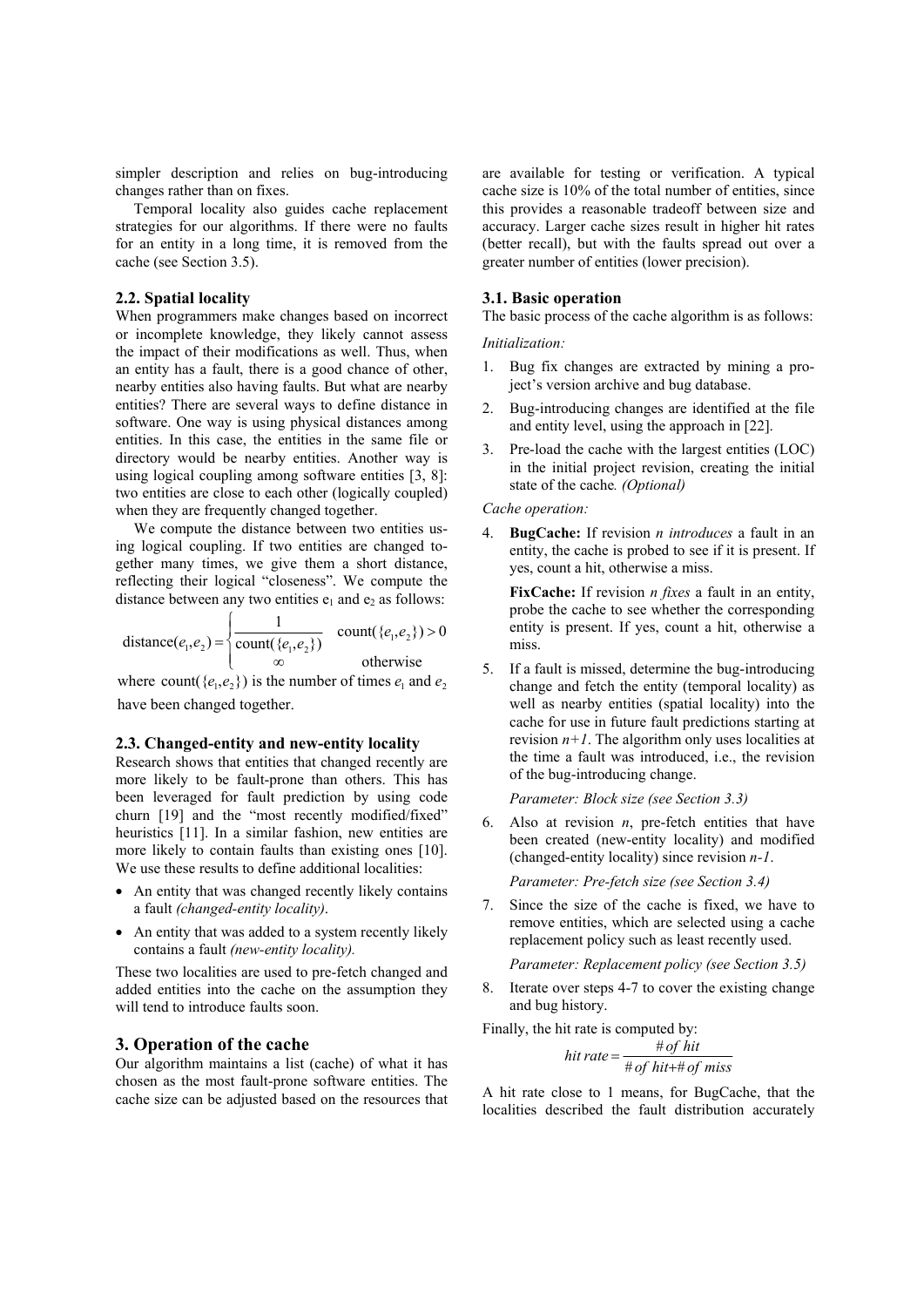

**Figure 1. BugCache vs. FixCache** 

over time and, for FixCache, that it predicted most future faults.

This approach is similar to on-line machine learning algorithms [1] in that our algorithm learns from the fault distributions (hits and misses) and quickly updates the prediction model (cache).

### **3.2. Bug cache vs. Fix cache**

There are two variants of the caching algorithm.

**BugCache** updates the cache at the moment when a fault, in the form of a bug-introducing change, is missed. However, in practice a change is not known to be bug-introducing until it is fixed. This means that the BugCache needs to know the nature of a change in advance, and hence it is a tool to *empirically show the presence of fault localities* rather than a deployable fault prediction algorithm.

In contrast, *FixCache* shows how to turn localities into a practical *fault prediction model* that can be used in any software project. FixCache does not update when a fault (bug-introducing change) is missed—it waits until the fix. In other words it has a *delayed update*: when a fault is fixed, the cache is updated based on the localities that existed when the fault was introduced. The hit rates for FixCache are computed at the time of the fix, the last moment when the fault was still alive.

The difference between BugCache and FixCache is sketched in Figure 1. BugCache computes hit rates and updates the cache when a fault is introduced  $t_{bug}$ ; FixCache waits until a fault is fixed  $(t_{fix})$ . Both use the localities at the time the fault was introduced (*tbug*).

#### **3.3. Cache update**

When we miss a fault in an entity, our cache algorithm loads nearby entities (spatial locality). We adapt the notion of *block size* from cache terminology to de-

| Table 1. Cache replacement policies. |
|--------------------------------------|
|--------------------------------------|

| Id | Last found      | Cumulative | Cumulative |  |  |
|----|-----------------|------------|------------|--|--|
|    | fault/hit (ago) | changes    | faults     |  |  |
|    | 1 day           | 30         |            |  |  |
|    | 10 days         | 20         |            |  |  |
| 3  | 9 days          | 10         |            |  |  |
|    | 2 days          |            |            |  |  |
|    |                 |            |            |  |  |

scribe the upper bounds on how many entities are loaded. A block size of *b* indicates that we load the *b-1* closest entities (i.e., the ones with the shortest distance) along with the faulty entity itself. In our analysis, we investigate the effect of different block sizes.

#### **3.4. Pre-fetches**

We use pre-fetching techniques to improve the hit rate of the bug cache. Pre-fetching means that we load entities for which we have not yet encountered a fault. Our motivation is as follows: assume we would load entities only when we encounter a fault (or a fix in case of FixCache). As a consequence, we would have inevitable misses since we start with an empty cache. Additionally, it would be impossible to predict faults for entities that have exactly one fault in their lifetime (this fault is a mandatory miss). In order to reduce the miss count, we pre-fetch potential fault-prone entities in advance by using the algorithms described below.

*Initial pre-fetch*. Initially the cache is empty, and in the absence of pre-fetching, this would lead to many misses. We avoid this and initialize the cache with entities likely to have faults as predicted by greatest lines of code (LOC). The relation between faults and LOC has been revealed in several studies so far [10, 21].

*Per-revision pre-fetch.* We pre-fetch entities that were modified or created between two revisions (newentity and changed-entity locality). We start with the entities that have the highest number of LOC. Additionally, we unload entities that were deleted. The *prefetch size* parameter controls the maximum number pre-fetches per revision.

### **3.5. Cache replacement policies**

When the cache is full, our algorithm has to unload entities before it can load new ones. Ideally, we would keep the entities with greatest potential for new faults. A replacement policy describes which entities to unload first. In operating systems a frequently used policy is *least recently used* (LRU), which first replaces the element used the longest time ago. We developed LRU-like policies for our fault-caching algorithms. Specifically, we used the observation that entities with many changes or prior faults are likely to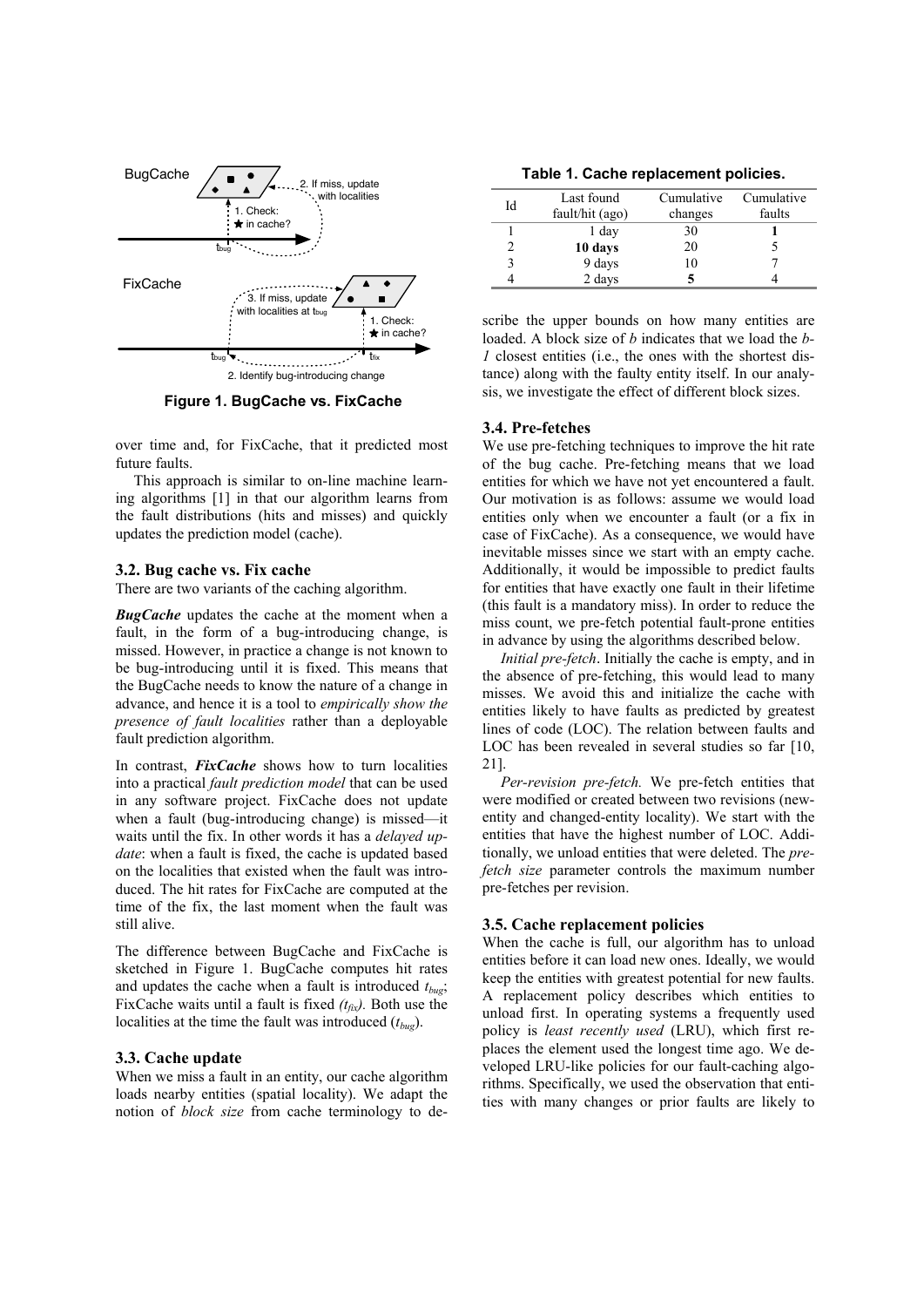**Table 1. Analyzed open source projects.** The period shows the analyzed project timespan. The number of revisions indicates the num ber of revisions we extracted. The num ber of entities indicates number of functions or methods in the last revision. The number of bugs indicates the number of bug-introducing changes we extracted by mining the change logs and change histories of each project. For the Eclipse project we use only the core.jdt module due to the large size of the entire project. Similarly, we use only the mozilla/content/ module for the Mozilla project.

|                 |                 |               |            |                           | Number of |          |       |        |
|-----------------|-----------------|---------------|------------|---------------------------|-----------|----------|-------|--------|
| Project         | $\text{Lang}$ . | Software type | <b>SCM</b> | Period                    | Revisions | Entities | Files | Bugs   |
| Apache HTTP 1.3 | C               | HTTP server   | Subversion | $01/1996 \sim 07/2005$    | 7.747     | 2.113    | 154   | 1.954  |
| Subversion      | С               | SCM software  | Subversion | $08/2001 \approx 07/2005$ | 6.029     | 3,693    | 255   | 1,566  |
| PostgreSQL      |                 | DBMS          | <b>CVS</b> | $04/1996 \sim 08/2005$    | 14.650    | 8659     | 598   | 19.902 |
| Mozilla         | $C/C++$         | Web browser   | <b>CVS</b> | $03/1998 \sim 01/2005$    | 109.636   | 8203     | 396   | 52,265 |
| JEdit           | Java            | Editor        | <b>CVS</b> | $09/2001 \sim 06/2005$    | 1,386     | 5429     | 420   | 3,060  |
| Columba         | Java            | Mail Client   | <b>CVS</b> | $11/2002 \sim 07/2005$    | 2,848     | 8428     | 1428  | 720    |
| Eclipse         | Java            | IDE           | <b>CVS</b> | $04/2001 \sim 01/2005$    | 78,948    | 33214    | 3330  | 15,217 |

have further faults [10, 11, 21] to create weighted LRU algorithms based on previous changes and faults.

*Least recently used (LRU).* This algorithm unloads the entity that has the least recently found fault (hit). Consider a cache with the entities shown in Table 1. Based on the classical LRU algorithm, Entity 2 would be unloaded, since it is the least recently used entity.

*LRU weighted by number of changes (CHANGE).* When an entity has changed many times in the past, it is more likely to have faults in the future [10]. We want to keep such entities in the cache as long as possible. Consequently, we unload the entity with the least number of changes. According to this policy, Entity 4 in Table 1 would be unloaded.

*LRU weighted by number of previous faults (BUG).* This policy is similar to the change-weighted LRU. It removes the entity with the least number of observed faults. The intuition here is that when an entity has had many faults, it will likely continue to have faults. With this policy, Entity 1 in Table 1 would be unloaded.

#### **4. Data collection and fact extraction**

Data used in the evaluation of the BugCache and Fix-Cache was collected using the Kenyon infrastructure [4] (Apache 1.3, JEdit, Subversion, and PostgreSQL) and APFEL [6] (Columba, Eclipse, and Mozilla). Analyzed open source projects are shown in **Error! Reference source not found.**. Details of the data collection process are described below.

#### **4.1. Transaction recovery**

In order to measure the impact of co-change for spatial locality, we need *transactions* that alter the entire *product* rather than just single files. In Subversion [2], such transactions are directly available. CVS, however, provides only versioning at *file* level, disregarding cochange information between files. To recover perproduct transactions from CVS archives, we *group* the

individual per-file changes using a *sliding window* approach [25]: two subsequent changes by the same author and with the same log message are part of one transaction if they are at most 200 seconds apart.

**4.2. Finding fixes and bug-introducing changes**  In order to find bug-introducing changes, bug fixes must first be identified by mining change log messages. We use two approaches: searching for keywords such as "Fixed" or "Bug" [17] and searching for references to bug reports like "#42233" [5, 7, 22]. This allows us to identify whether an entire transaction contains a bug fix. If it does, we then need to identify the specific file change that introduced the bug.

Once we know that a transaction contains a fix, we first list files changed in the transaction and then use the annotation features of CVS and Subversion to identify bug-introducing changes [22]. In the example below revision 1.42 fixes a fault in line 36. This line was introduced in revision 1.23 (when it was line 15). Thus revision 1.23 contains a bug-introducing change.

| 1.23: Bug-introducing               | 1.42: Fix                      |  |  |  |
|-------------------------------------|--------------------------------|--|--|--|
|                                     |                                |  |  |  |
| $15 \cdot \text{If } (foo == null)$ | $36:$ if (foo!=null) {         |  |  |  |
| foo, bar();<br>16 <sup>·</sup>      | foo, bar();<br>37 <sup>0</sup> |  |  |  |
|                                     |                                |  |  |  |

Additionally, bug databases are used (if available) to eliminate false positives. For example, bugintroducing changes that were made after the bug was reported cannot be bug-introducing changes for that particular bug. More details on how to locate bugintroducing changes are presented in previous work, including techniques that reduce the number of false positives [15, 22].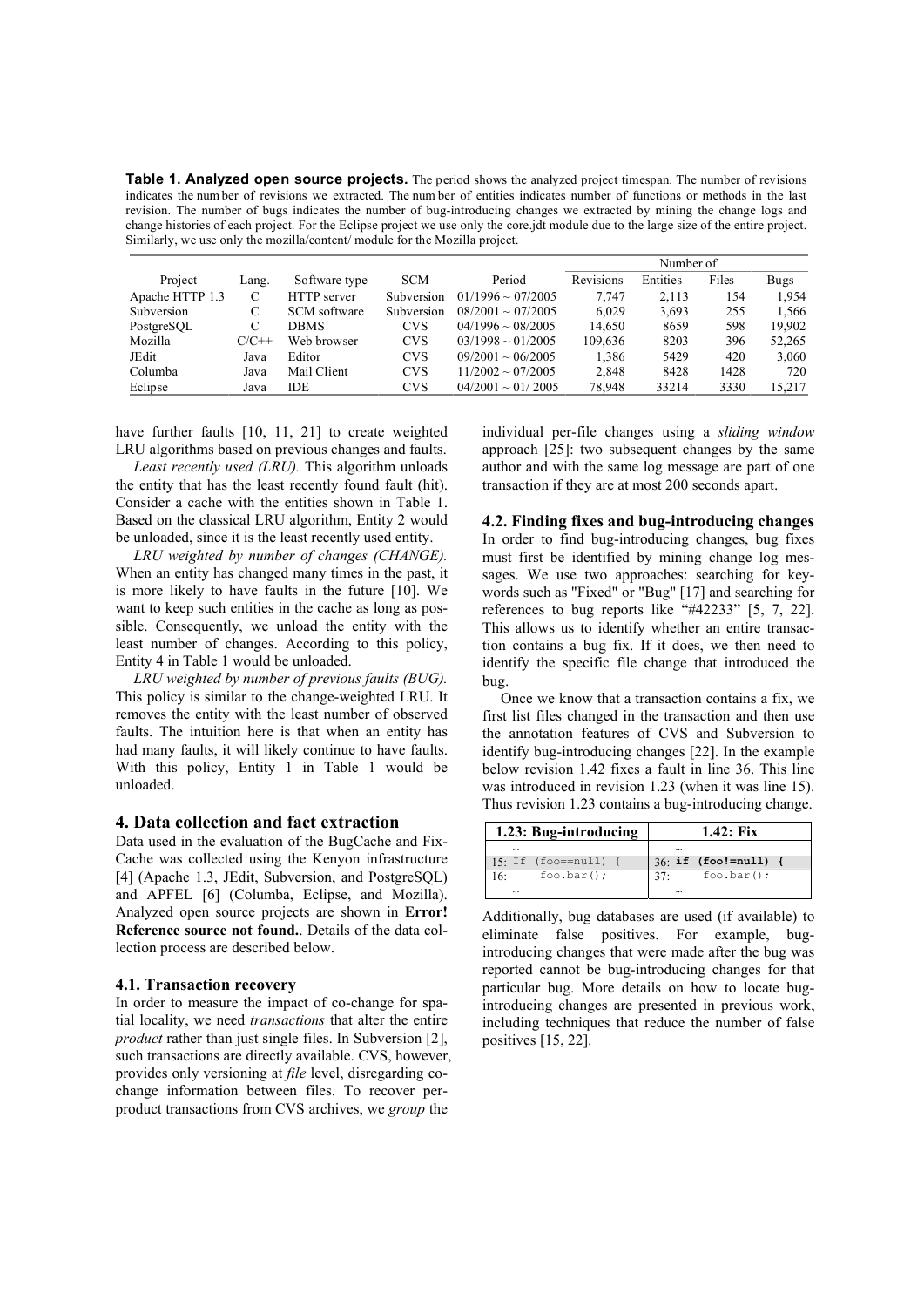

**Figure 2. Hit rates, file level.** We varied the cache replacement policies. The cache size is 10%, block size is 5%, and pre-fetch size is 1% of the total number of files.



**Figure 3. Hit rates, method level.** We varied the cache replacement policies. Cache size is 10%, block size is 5%, and pre-fetch size is 1% of the total number of methods.

#### **4.3. Fine-grained changes**

In addition to bug-introducing changes, we need a list of co-changed entities for computing spatial locality. From CVS and Subversion we get a list of co-changed files. For method co-changes we perform an additional analysis. First, compute a text diff between revisions. From this diff, determine modified line numbers, which are then mapped to the surrounding methods. This approach is described in detail in [25]. Similarly, we obtain the methods that were added or deleted between revisions (needed for pre-fetching new entities and removing deleted ones).

### **5. Bug Cache Evaluation**

The BugCache algorithm has multiple parameters that can be modified, all of which affect its hit rate. It is possible to modify the cache size, block size, pre-fetch size, and cache replacement policy. To determine which combination of parameters yields the highest hit rate, we literally tried them all. We performed a brute force cache analysis that iterated through multiple option combinations, and compared the results to reason about fault localities (Section 5.1). We also measured the impact of cache replacement policies (Section



**Figure 4. Optimal hit rates, file level.** We set the cache size to 10% of the total number of files and determined the optimal parameter combination (block size, pre-fetch size, cache replacement policy) via brute force analysis.



**Figure 5. Optimal hit rates, method level.** We set the cache size to 10% of the total number of methods and determined the optimal parameter combination (block size, pre-fetch size, cache replacement policy) using brute force.

5.2) and the relative contributions of each fault locality (Section 5.3).

#### **5.1. Hit rates**

The first experiment used constant cache options: a cache size of 10%, block size of 5%, and a pre-fetch size of 1% of the total number of elements (depending on the granularity, either files or entities). For example for Subversion with 3,693 functions, the cache size is 369, block size is 184, and pre-fetch size is 36. Figures 2 and 3 show the hit rates at the file and entity (method/function) level. The file level hit rates are 57%-93%, and entity level hit rates are 28%-68% depending on the cache replacement policy. These results provide initial empirical evidence for the presence of fault localities, especially at the file level.

The BugCache hit rates describe how well it models the fault distribution within a project. In order to obtain the optimal "fit", we identified the options that describe the fault distribution most accurately by running a brute force analysis. The cache size was fixed at 10% of the total number of entities or files. Then we changed the block size, pre-fetch sizes, and cache replacement policy, and observed the resulting hit rate.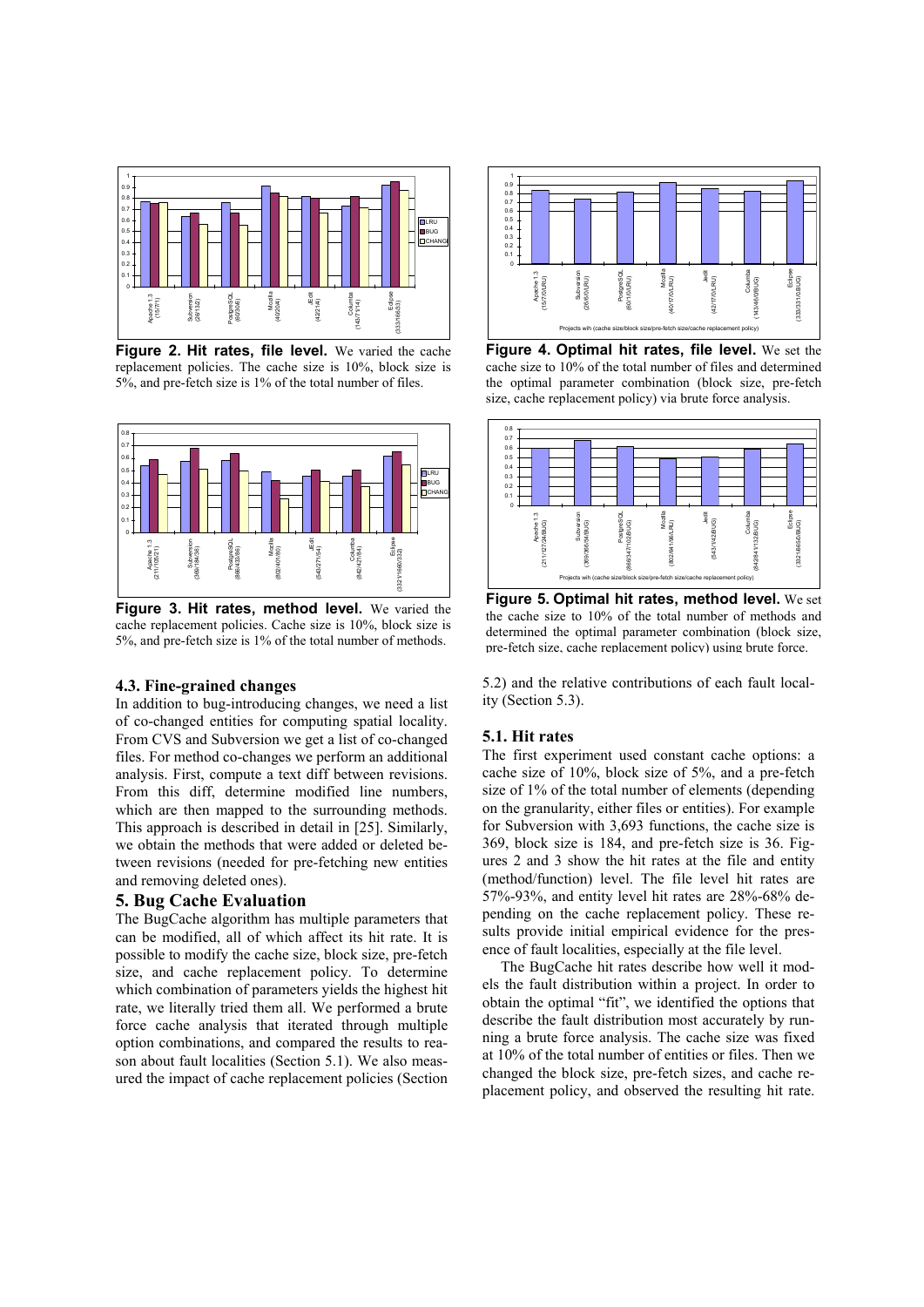Block sizes and pre-fetch sizes were varied from 0 to 100% of the cache size with a step of 5%.

The best option combinations for each project and the resulting hit rates are shown in Figures 4 (file level) and 5 (entity level). At the file level, all projects have a pre-fetch size of 0. This indicates that changed and new-entity localities are not very common at the file level. This changes when the granularity is functions/methods: except for Eclipse, all projects show empirical evidence for changed and new-entity localities.

The projects also differ in the block size: while JEdit has a block size of one method, Columba has a block size of 841 methods. Having a small block size indicates that temporal locality dominates over spatial locality (not many nearby entities have to be loaded and most errors are local). Having a big block size means that some events in the history changed the fault distribution dramatically, causing most of the cache to be replaced in one operation. However, such events are the exception; typically only a small part of the cache is replaced. Recall that block size is the maximum number of elements to be replaced, not the average number.

An important implication of these results is that fault distributions vary across projects and thus *fault prediction algorithms need to be adapted to a specific project* [20].

#### **5.2. Cache Replacement Policy**

We implemented three cache replacement policies (LRU, BUG, and CHANGE) to unload elements from the cache. To see which algorithm works best for a given set of cache parameters, we performed an experiment using the same values for the cache size, block size, and pre-fetch size, varying only the cache replacement policy.

Figures 2 and 3 show the resulting hit rates. At the file level, the LRU policy has the best results for 4 out of the 7 projects, with BUG having the best results for the remaining 3. At the function/method level, BUG has the best results for all projects, except for Mozilla (LRU). Interestingly, the CHANGE policy works poorly at both granularities. This is somewhat contrary to the results of Hassan and Holt [11], where the *mostfrequently-modified* heuristic was one of the best fault predictors.

#### **5.3. Bug Localities**

BugCache combines four fault localities for its model. But are the contributions of the localities the same? To measure the relative predictive strength of each locality, each entity was marked with the reason (initial



**Figure 6. Contribution of initial pre-fetch and fault localities on method level for Apache 1.3.** Cache size is 211, block size is 127, pre-fetch size is 24, replacement policy is BUG. The hit rate is 59.6%.

prefetch, or kind of locality) that caused it to be loaded. Figure 6 shows for the Apache 1.3 project the ratio of reasons why hit entities were loaded into the cache. The results show that faults have strong temporal (59%) and spatial (18%) locality, and weak changed entity (4%) and new entity (1%) locality. The initial pre-fetch is surprisingly effective, accounting for 18% of the total hits.

One possible explanation for these results is that faults indeed occur in bursts, in most cases locally within one single entity. However, there are enough cases where errors affect multiple entities, and hence spatial locality succeeds in predicting them. When no data is available, code complexity (as represented by LOC) acts as a strong predictor of faults. Changed and new-entity locality predicted only small portions of faults.

### **6. Fix Cache Evaluation**

The previous section provided empirical evidence for the presence of fault localities in software projects. But how can we leverage fault localities for prediction?

A typical application of the FixCache prediction algorithm is as follows: Whenever a fault is found and fixed, our algorithm automatically identifies the change to the original code that introduced the fault. Then it updates the cache using the localities from the moment this bug-introducing change was applied. A manager then can use the list for quality assurance for example, she can test or review the entities in the bug cache with increased priority. Developers can also directly benefit from FixCache. If a developer is working on entities in the cache, he can be made aware that he is working on a potentially instable or fault-prone part of the software.

While faults can only become part of the cache as soon as they are fixed, the cache still contains suspicious locations based on recent changes. In particular, the cache would also direct resources to newly added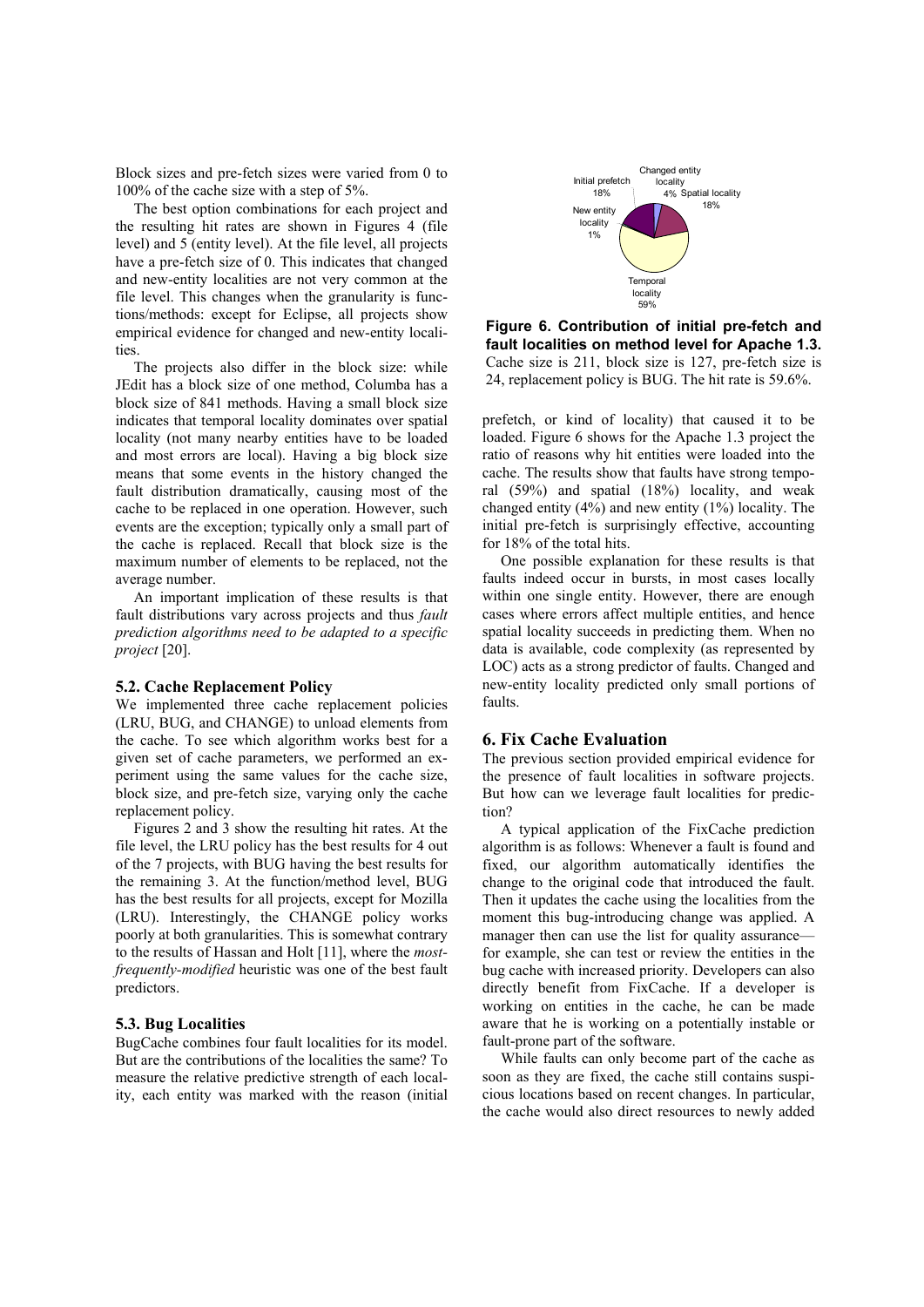or changed locations. All in all, we expect that a cache will help directing efforts to those entities, which are most likely to contain errors—thus FixCache can assist in increasing quality and reducing effort.

### **6.1. Evaluation**

We performed the FixCache analysis over the same set of seven projects and again selected the best cache parameters for each project with brute force. The cache size was set to 10% of files or entities respectively.

Figure 7 compares the results of FixCache to the ones of BugCache for files. For most projects there seems to be a small drop in accuracy (2-4%). Figure 8 shows the comparison for entities. Except for Subversion, the results stay the same or improve. These results indicate that fault localities and the FixCache algorithm can predict future faults.

In summary, the hit rates (predictive accuracy) are 73-95% at the file level, with typical performance in the low to mid 80s. The most directly comparable work is by Hassan and Holt [11], which also uses a caching approach, but at the module level. For a cache size of 10% of all modules, their hit rates vary from 45%-82%. The hit rates we observed for FixCache are better and more fine-grained, which is typically harder to predict. Ostrand et al. [21] predicted fault density of files using negative binomial linear regression. Using this method and they selected 20% of all files, which predicted 71-93% of future faults. FixCache achieves a comparable accuracy, but with only 10% of files, twice the precision.

On entity level we used again a cache size of 10, with the cache holding 10% of all project entities. For FixCache the best hit rates range from 46-72% (see Figure 8). As expected, predicting bugs at the finegrained entity level is more difficult than predicting bugs at coarser granularity.

#### **6.2. Discussion**

Why does the cache model have better predictive accuracy than previous prediction models? Most models found in the literature use fault correlated factors and develop a model to predict future faults. Once developed, the model is static, and incorporates all previous history and factors. In contrast, the cache model is *dynamic* and is able to adapt more quickly to new fault distributions, since fault occurrences directly affect the model. This approach is similar to on-line machine learning algorithms [1] in that the cache learns from the fault distributions of each project. Even though projects have different fault distributions, the cache model adaptively learns from hits and misses to up-



**Figure 7. Optimal hit rates, file level, for Bug-Cache and FixCache.**



**Figure 8. Optimal hit rates, entity level, for BugCache and FixCache.** 

date its prediction model. This adaptation approach results in better predictive power.

The selection of cache options and replacement policies affects the hit rate. The options vary across projects due to differing fault and change distributions. We observed the following rules of thumb: 7-15% of the total number of files/entities is a good cache size. For entities, we suggest a block size of 30-50% and a pre-fetch size of 10-30% of the cache size. The BUG cache replacement policy works for most cases. However, cache options should be periodically optimized by brute force analysis on past predictions. We are currently working on building such self-configuring caches.

#### **7. Threats to Validity**

We identify the following threats to validity.

*Systems examined might not be representative.*  Seven systems were examined in this paper, more than any other work reported in the literature. In spite of this, it is still possible that we accidentally chose systems that have better (or worse) than average cache hit rates. Since we intentionally chose systems for which we could identify fixes based on the change description log (required for determination of bugintroducing changes), we might have a project selection bias.

*Systems are all open source*. All systems examined in this paper are developed as open source. Hence they might not be representative of closed-source development since different development processes could lead to different fault localities. Despite being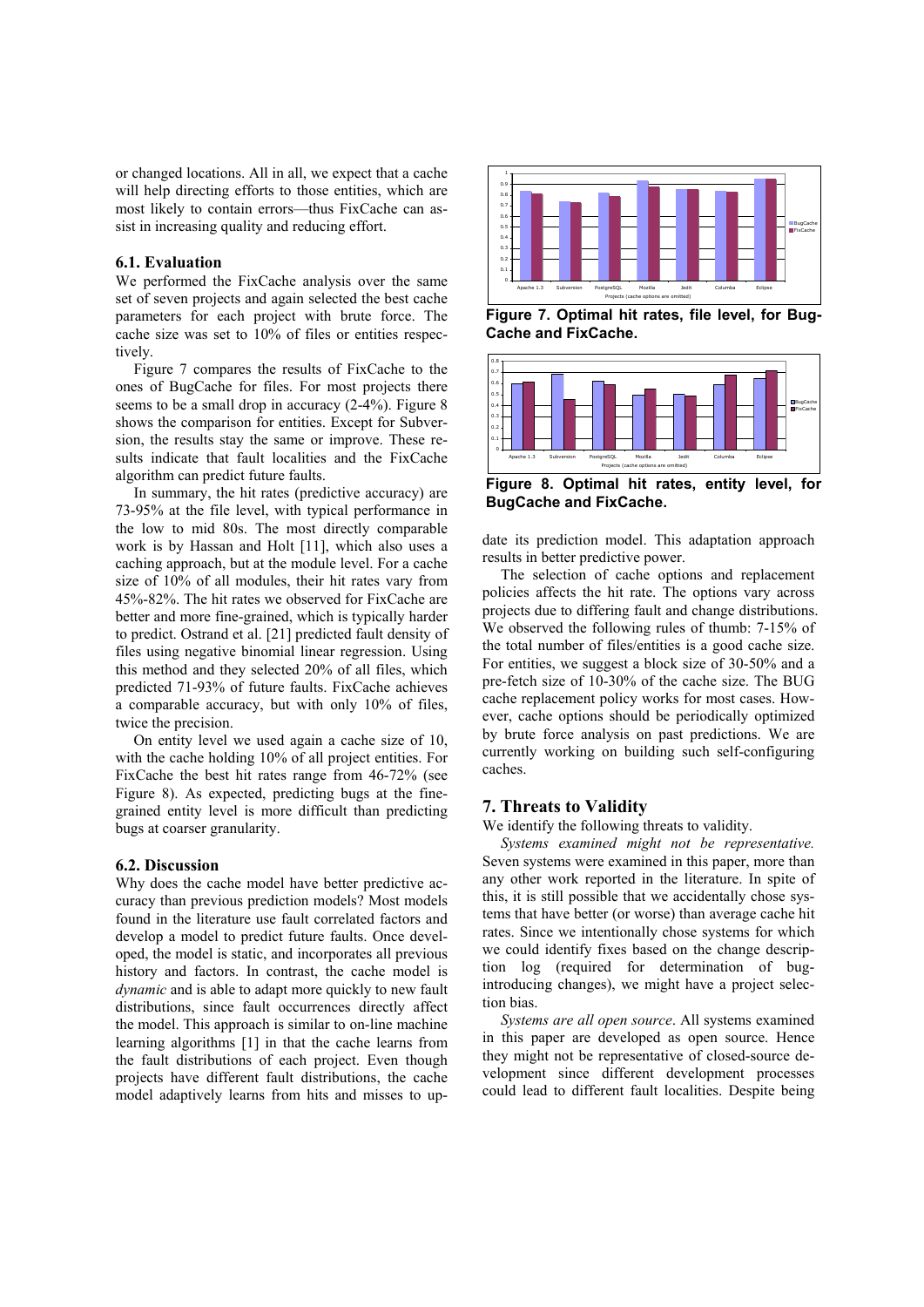open source, several of the analyzed projects have substantial industrial participation.

*Fault and fix data is incomplete.* Even though we selected projects with a high quality of historic data, we still can only extract a subset of all faults (typically 40%-60% of those reported in bug tracking systems). However, we are confident that the hit rate improves with the quality of the dataset.

*Entities change their names.* Entities are identified by file name, function name, and signature. As a consequence an entity's history is lost when it is renamed. To some extent, this effect is weakened by the newentity pre-fetch since renaming entities is captured as simultaneous deletion and addition. Origin analysis can recognize when elements change their names [9, 14, 24]. In future work, we will investigate whether adopting origin analysis increases the hit rate.

#### **8. Related Work**

Previous work on fault prediction falls into one of the following categories: identifying problematic entities, usually modules, with software quality metrics [11, 12, 13, 21] and predicting fault density of entities using software change history [10, 19].

#### **8.1. Identifying problematic entities**

Hassan and Holt proposed a caching algorithm for fault-prone modules, called the top-ten list [11]. They used four factors separately: modules that were most frequently modified, most recently modified, most frequently fixed, and most recently fixed. Like our cache, their top-ten list is dynamically maintained, i.e., changes over time. However, our approach combines all four factors to derive synergy. Additionally, we use spatial locality (logical coupling) as a predictor, which boosts the performance of our approach. Furthermore Hassan and Holt predicted at the module level of granularity, where a module is a collection of files. In contrast, we predict for individual files and methods, which is of greater benefit for developers and testers.

Ostrand et al. predicted fault density of files with a negative binomial linear regression model [21]. With their model, they selected 20% of all files as the most problematic ones in a project. This list predicted 71- 93% of future faults. This compares most directly to Figure 7, where we predict 73-95% of future faults, but with greater precision (10% vs. 20% of all files).

Khoshgoftaar and Allen proposed stepwise multiple regression on software complexity metrics such as LOC and cyclomatic complexity to predict future fault density [12, 13]. Their top 10% of modules identified 64% and the top 20% identified 82% of all faults. Since they rely on complexity metrics (and fixing a

fault does not change them much), their predictions tend to be static over time and do not easily adapt to new fault densities.

### **8.2. Predicting fault density**

Graves et al. assumed that modules *that were changed recently* are more fault-prone than modules that were changed a long time ago [10]. They built a weighted time damp model to predict faults from changes over where recent changes are weighted over older ones. This model improved predictive accuracy substantially, which provides additional empirical evidence for the locality of faults.

Mockus et al. identified *properties of changes*, such as number of changed subsystems, number of changed lines, whether the change is a fix [18]. They used these properties to predict the risk of changes with logistic regression. The most significant factor was whether the change is a fix, meaning that fixes are more risky than other changes. To some extent this is similar to our temporal fault locality.

Śliwerski et al. computed the *risk of code locations* by the percentage of bug-introducing changes [23]. However, they did not evaluate whether past risk predicts future risk. Additionally, their risk concept is static and does not adapt to new change information.

Nagappan et al. observed that relative *code churn* measures such as changed-LOC/LOC predict future faults better than absolute code churn measures such as changed-LOC [19]. Nagappan et al. studied Windows binaries, i.e., components. Hence it is unclear how well their approach works at more fine-grained levels. Our cache algorithms use absolute measures. However, relative measures are intriguing, and we will explore their application to caching in the future.

#### **9. Conclusions and future work**

If we know that a fault has occurred, it is useful to search its vicinity for further faults. Our FixCache model predicts these further faults with high accuracy: At the file level, it can cover about 73-95% of future faults; at the function/method level, it covers 46-72% of future faults—with a cache size of only 10%. This is a significantly better accuracy and lower granularity than found in the previous state of the art. The cache can serve as a priority list to test and inspect software whenever resources are limited (i.e., always).

The FixCache is able to adapt more quickly to recent software change history data, since the fault occurrences directly affect the model. This is another significant advantage over static models, which constitute the state of the art. We are the first to use spatial locality as a bug predictor, and the combination of